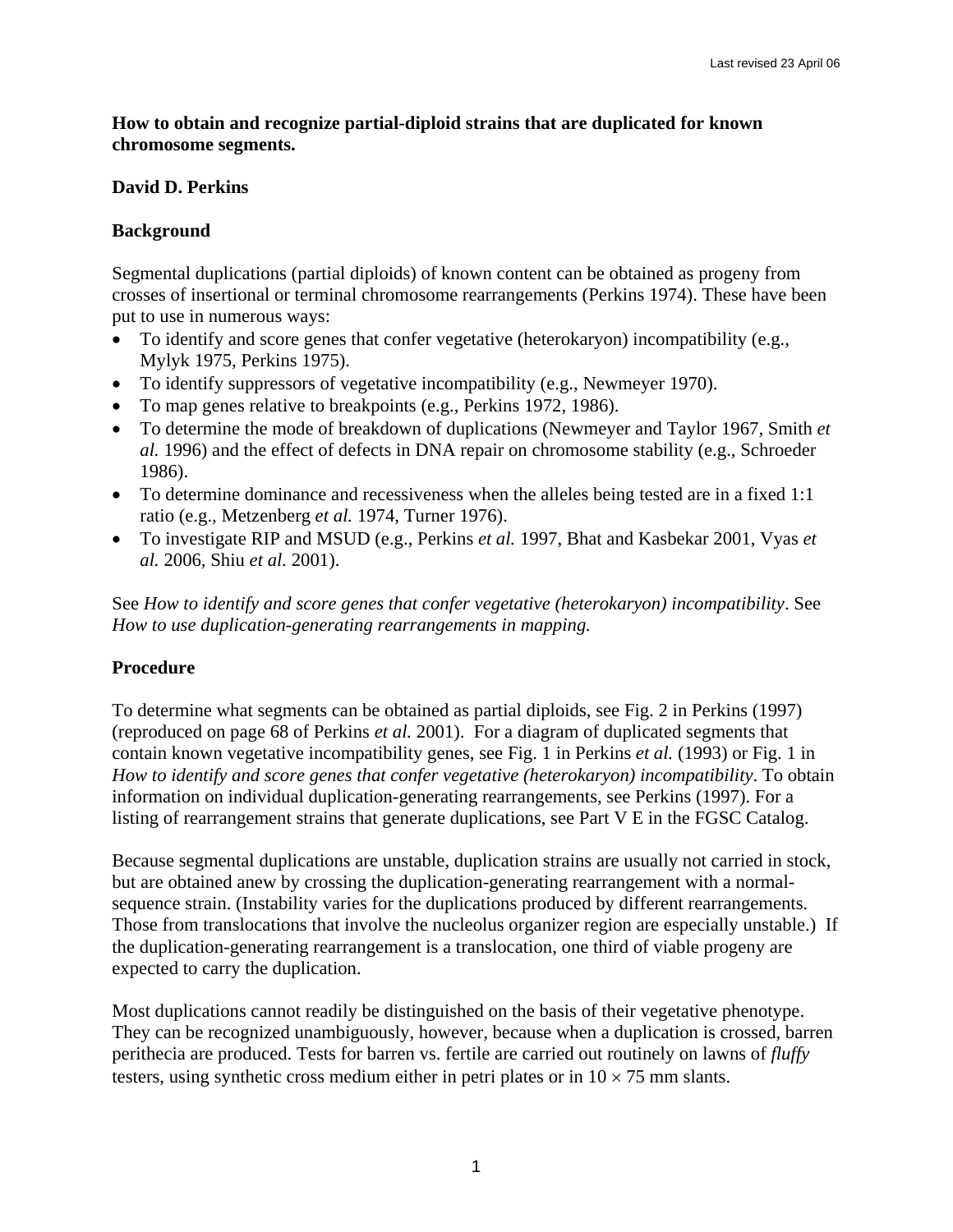Experiments can be designed to allow recognition of duplication progeny by marker phenotype. (This is especially useful with unstable duplications that break down to give fertile heterokaryons). If a duplication-generating strain that carries a recessive marker located in the translocated segment is crossed with a normal-sequence strain carrying a different recessive marker in the corresponding segment, duplication progeny can be recognized because they are double heterozygotes and are dominant for both marker phenotypes. Several of the duplication generating rearrangements listed by FGSC are marked in this way.

#### **References**

Bhat, A., and D. Kasbekar. 2001. Escape from repeat-induced point mutation of a gene-sized duplication in *Neurospora crassa* crosses that are heterozygous for a larger chromosome segment duplication. Genetics 157 1581-1590.

Fungal Genetics Stock Center. 2004. *Catalogue of Strains*, *10th Edition*. (Published in evennumbered years as Supplement to Fungal Genetics Newsletter.)

Metzenberg, R. L. , M. K. Gleason, and B. S. Littlewood. 1974. Genetic control of alkaline phosphatase synthesis in Neurospora: The use of partial diploids in dominance studies. Genetics 77: 25-43.

Mylyk, O. M. 1975. Heterokaryon incompatibility genes in *Neurospora crassa* detected using duplication-producing chromosome rearrangements. Genetics 80: 107-124.

Newmeyer, D. 1970. A suppressor of the heterokaryon-incompatibility associated with mating type in *Neurospora crassa*. Can. J. Genet. Cytol. 12: 914-926.

Newmeyer, D., and C. W. Taylor. 1967. A pericentric inversion in Neurospora, with unstable duplication progeny. Genetics 56: 771-791.

Perkins, D.D. 1972. An insertional translocation in Neurospora that generates duplications heterozygous for mating type. Genetics 71: 25-51.

Perkins, D. D. 1974. The manifestation of chromosome rearrangements in unordered asci of Neurospora. Genetics 77: 459-489.

Perkins, D. D. 1975. The use of duplication-generating rearrangements for studying heterokaryon incompatibility genes in Neurospora. Genetics 80: 87-105.

Perkins, D. D. 1986. Determining the order of genes, centromeres, and rearrangement breakpoints in Neurospora by tests of duplication coverage. J. Genet. 65: 121-144.

Perkins, D. D. 1997. Chromosome rearrangements in Neurospora and other filamentous fungi. Adv. Genet. 36: 239-398.